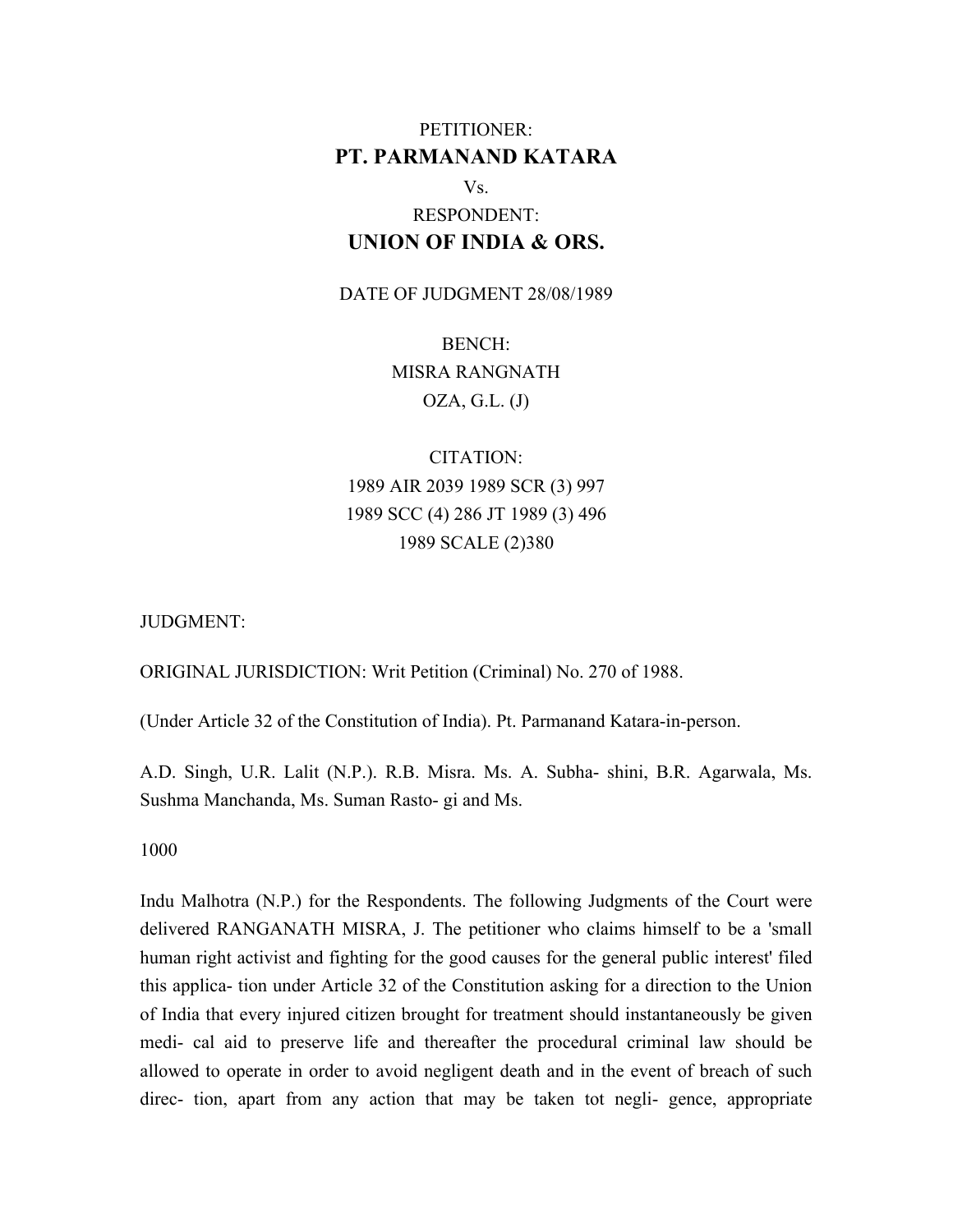compensation should be admissible. He appended to the writ petition a report entitled 'Law helps the injured to die' published in the Hindustan Times. In the said publication it was alleged that a scooterist was knocked down by a speeding car. Seeing the profusely bleed- ing scooterist, a person who was on the road picked up the injured and took him to the nearest hospital. The doctors refused to attend on the injured and told the man that he should take the patient to a named different hospital locat- ed some 20 kilometers away authorised to handle medico-legal cases. The samaritan carried the victim, lost no time to approach the other hospital but before he could reach, the victim succumbed to his injuries.

The Secretary, Ministry of Health & Family Welfare of the Union of India, the Medical Council of India and the Indian Medical Association were later impleaded as respondents and return to the rule has been made by each of them. On behalf of the Union of India, the Under Secretary in the Ministry of Health & Family Welfare filed an affidavit appending the proceedings of the meeting held on 29.5. 1986 in which the Director-General of Health Services acted as Chairman. Along with the affidavit, decisions of papers relating to the steps taken from time to time in matters relating to matters relevant to the application but confined to the Union Territory of Delhi were filed. A report in May, 1983, submitted by the Sub-Committee set up by the Home Department of the Delhi Administration on Medico-Legal Centers and Medico-Legal Services has also been produced. The Secretary of the Medical Council of India in his affida- vit referred to clauses 10 and 13 of the Code of Medical Ethics drawn up with the approval of the Central Government under s. 33 of the Act by the Council, wherein it had been said:

"10 . Obligations to the sick:

1001

## Though a physician is not bound to

treat each and every one asking his services except in emergencies for the sake of humanity and the noble traditions of the profession, he should not only be ever ready to respond to the calls of the sick and the injured, but should be mindful of the high character of his mission and the responsibility he incurs in the discharge of his ministrations, he should never forget that the health and the lives of those entrusted to his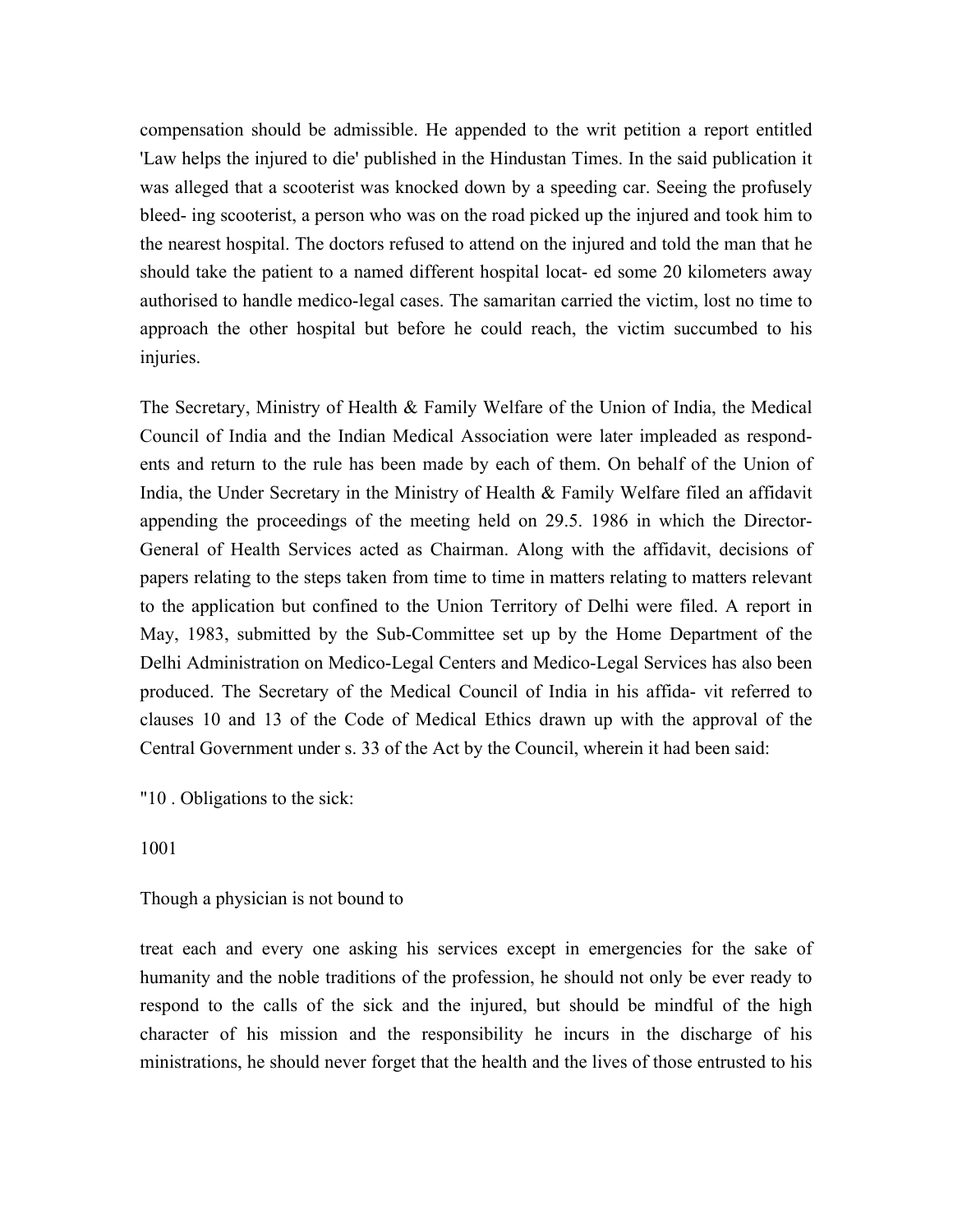care depend on his skill and attention. A physician should endea- vour to add to the comfort of the sick by making his visits at the hour indicated to the patients.

13. The patient must not be neglected:

A physician is fee to choose whom he

will serve. He should, however, respond to any request for his assistance in an emergency or whenever temperate public opinion expects the service. Once having undertaken a case, the physician should not neglect the patient, nor should he withdraw from the case without giving notice to the patient, his relatives or his responsible friends sufficiently long in advance of his withdrawal to allow them to secure another medical attendant. No provi- sionally or fully registered medical practi- tioner shall wilfully commit an act of negli- gence that may deprive his patient or patients from necessary medical care."

The affidavit has further stated:

"The Medical Council of India therefore ex- pects that all medical practitioners must attend to sick and injured immediately and it is the duty of the medical practitioners to make immediate and timely medical care avail- able to every injured person whether he is injured in accident or otherwise. It is also submitted that the formalities under the Criminal Procedure Code or any other local laws should not stand in the way of the medical practitioners attending an injured person. It should be the duty of a doctor in each and every casualty department of the hospital to attend such person first and thereafter take care of the formalities under the Criminal Procedure Code. The life of a person is far more important than the legal formalities. In view of this, the deponent feels that it is in 1002

the interest of general human life and welfare that the Government should immediately make such provisions in law and amendments in the existing laws, if required, so that immediate medical relief and care to injured persons and/or serious patients are available without any delay and without waiting for legal for- malities to be completed in the presence of the police officers. The doctor attending such patients should be indemnified under law from any action by the Government/police authori- ties/any person for not waiting for legal formalities before giving relief as a doctor would be doing his professional duty; for which he has taken oath as medical practition- er.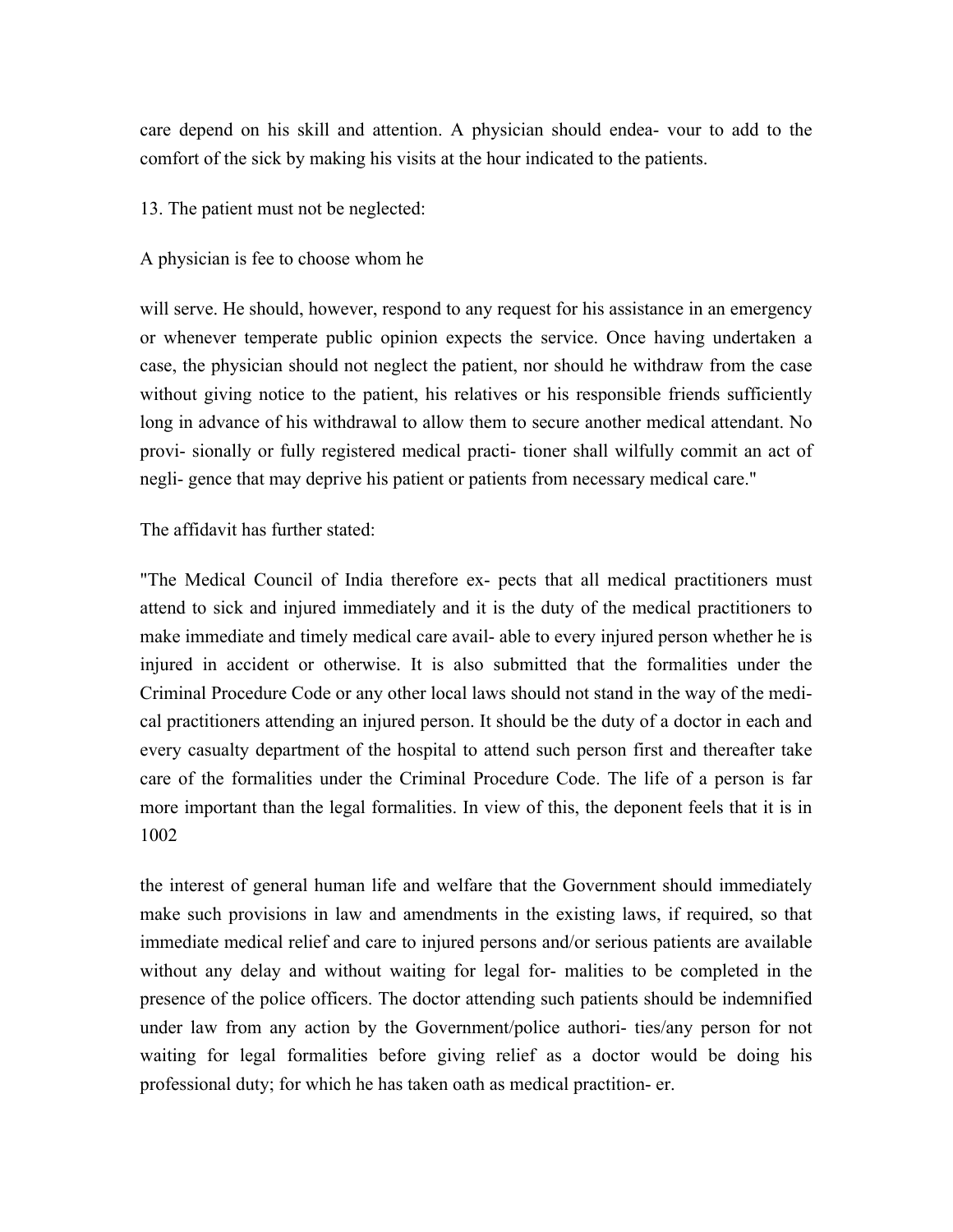#### It is further submitted that it is

for the Government of India to take necessary and immediate steps to amend various provi- sions of law which come in the way of Govern- ment Doctors as well as other doctors in private hospitals or public hospitals to attend the injured/serious persons immediately without waiting for the police report or completion of police formalities. They should be free from fear that they would be unneces- sarily harassed or prosecuted for doing his duty without first complying with the police formalities .......... It is further submit- ted that a doctor should not feel himself handicapped in extending immediate help in such cases fearing that he would be harassed by the Police or dragged to Court in such a case. It is submitted that Evidence Act should also be so amended as to provide that the Doctor's diary maintained in regular course by him in respect of the accident cases would be accepted by the courts in evidence without insisting the doctors being present to prove the same or subject himself to cross-examina- tion/harassment for long period of time." The Indian Medical Association which is a society registered under Act 21 of 1860 through its Secretary has stated in the affidavit that the number of deaths occurring on account of road accidents is on the increase due to lack of timely medical attention. In the affidavit it has further stated: "The second reason is on account of the pre- vailing police rules and Criminal Procedure Code, which necessitate the fulfilment of several legal formalities before a victim can be rendered medical aid. The rationale behind this com-

#### 1003

plicated procedure is to keep all evidence intact. However, time given to the fulfilment of these legal technicalities sometimes takes away the life of a person seriously injured. Members of public escorting the injured to the nearest hospital are reluctant to disclose their name or identity as he is detained for eliciting information and may be required to be called for evidence to Courts in future. Similarly, the private practicing doctors are harassed by the police and are, therefore, reluctant to accept the roadside casualty. It is submitted that human life is

more valuable and must be preserved at all costs and that every member of the medical profession, may, every human being, is under an obligation to provide such aid to another as may be necessary to help him survive from near-fatal accidents."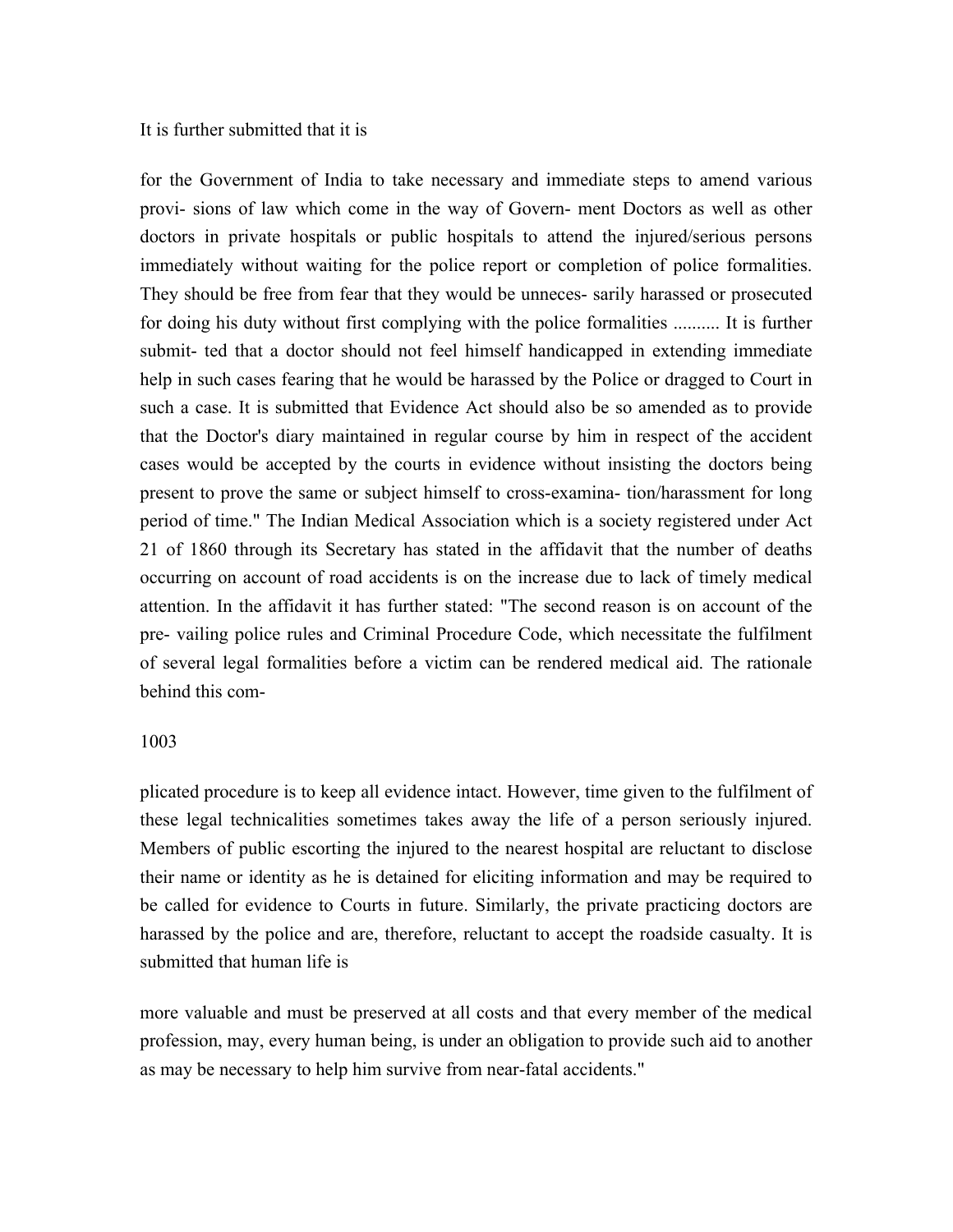The Committee under the Chairmanship of the Director-General of Health Services referred to above had taken the following deci- sions:

"1. Whenever any medico-legal case attends the hospital, the medical officer on duty should inform the Duty Constable, name, age, sex of the patient and place and time of occurrence of the incident, and should start the required treatment of the patient. It will be the duty of the Constable on duty to inform the con- cerned Police Station or higher police func- tionaries for further action.

Full medical report should be pre-

pared and given to the Police, as soon as examination and treatment of the patient is over. The treatment of the patient would not wait .for the arrival of the Police or com- pleting the legal formalities.

## 2, Zonalisation as has been worked

out for the hospitals to deal with medico- legal cases will only apply to those cases brought by the Police. The medico-legal cases coming to hospital of their own (even if the incident has occurred in the zone of other hospital) will not be denied the treatment by the hospital where the case reports, nor the case will be referred to other hospital because the incident has occurred in the area which belongs to the zone of any other hospital. The same police formalities as given in para 1 above will be followed in these cases. 1004

## All Government Hospitals, Medical

Institutes should be asked to provide the immediate medical aid to all the cases irrespective of the fact whether they are medico- legal cases or otherwise. The practice of certain Government institutions to refuse even the primary medical aid to the patient and referring them to other hospitals simply because they are medico-legal cases is not desirable. However, after providing the pri- mary medical aid to the patient, patient can be referred to the hospital if the expertise facilities required for the treatment are not available in that Institution."

(underlining are ours)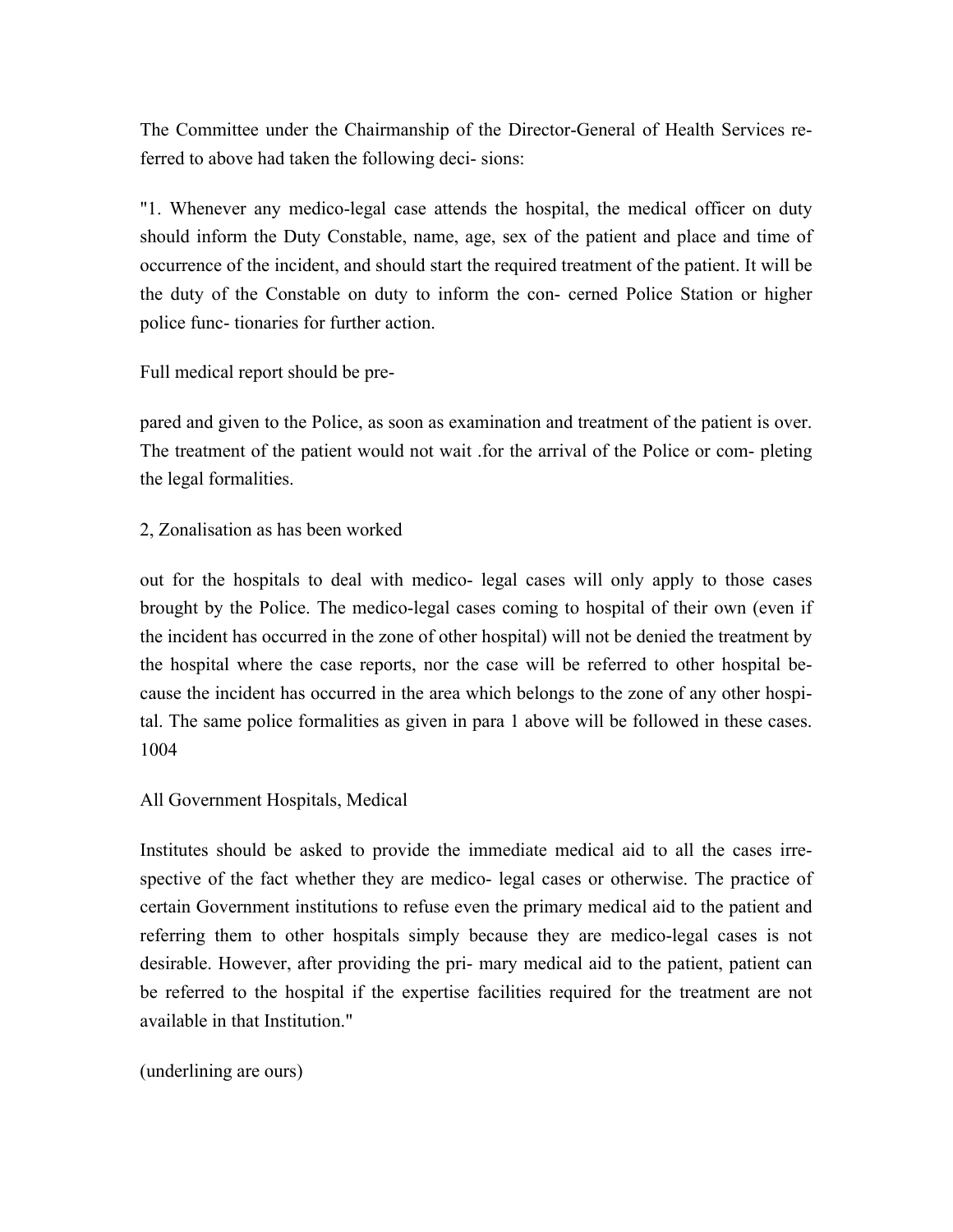To the said affidavit of the Union of India also, the minutes of the 10th Meeting of the Standing Committee on Forensic Medicine (a Committee set up by the Ministry of Home Affairs of the Government of India) held on 27.4.1985 have been appended. These minutes show that the Committee was a high-powered one consisting of the Director General, the Joint Secretary of the Ministry of Health of the Govern- ment of India, a Professor from the All Indian Institute of Medical Sciences, the Professor of Forensic Medicine from Maulana Azad Medical College, New Delhi, the Director & Professor of Forensic Medicine, Bhopal, the Deputy Director, Central Forensic Science Laboratory, Calcutta and certain officers of the Ministry. The proceedings indicate that the Director-Generals of Police, Tamil Nadu and Uttar Pradesh were also members of the Committee. From the proceedings it appears that the question of providing medico-legal facili- ties, at the upgraded primary health centers throughout the country was under consideration but the Committee was of the opinion that time was not ripe to think of providing such facilities at the upgraded primary health centers. One of the documents which forms part of the Union of India's affidavit is the copy of a letter dated 9th of May, 1978 which indicates that a report on some aspects of Medico Legal Practice in India had been prepared and a copy of such report was furnished to the Health Secretaries of all the States and Union Territories more than eleven years back. From these documents appended to the affidavit of the Union of India, it is clear that the matter has been engaging the attention of the Central Government as also of the Governments of the States and the Union Territories for over a decade. No improvement of the situation,, however, is perceptible and the problem which led to the filing of this petition seems to exist in hospitals and private nursing homes and clinics throughout the country. 1005

In course of the hearing, we directed the petitioner to place on record for the consideration of the Court and the respondents a draft guideline which could be prescribed to ease the situation keeping the professional ethics in view. When the same was filed, copies thereof were circulated to the respondents and all parties have been heard on the basis of the guidelines submitted on behalf of the petitioner. The Medical Council of India has placed on record a copy of the Code of Medical Ethics and counsel has made a statement that there is no prohibition in law justifying the attitude of the doctors as complained. On the other hand, he stated that it is a part of the professional ethics to start treating the patient as soon as he is brought before the doctor for medical attention inasmuch as it is the paramount obligation of the doctor to save human life and bring the patient out of the risk zone at the earliest with a view to preserving life. In the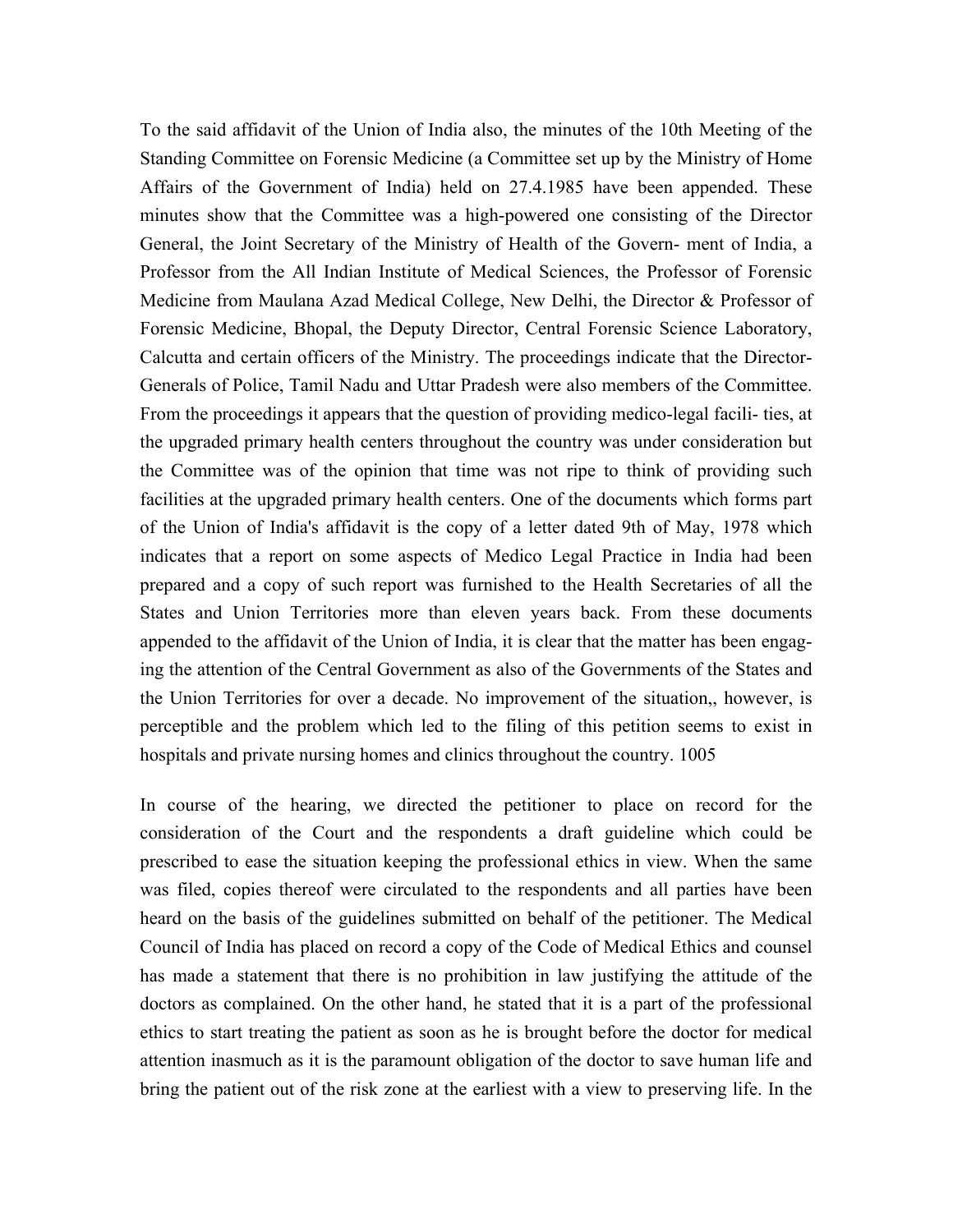affidavit filed on behalf of the Union of India on 3rd August, 1989, it has been said: "There are no provisions in the Indian Penal Code, Criminal Procedure Code, Motor Vehicles Act etc. which prevent Doctors from promptly attending seriously injured persons and acci- dent case before the arrival of Police and their taking into cognisance of such cases, preparation of F.I.R. and other formalities by the Police. However, the deponent most humbly submits that the respondent shall always abide by the directions and guidelines given by the Hon'ble Court in the present case."

There can be no second opinion that preservation of human life is of paramount importance. That is so on account of the fact that once life is lost, the status quo ante cannot be restored as resurrection is beyond the capacity of man. The patient whether he be an innocent person or be a criminal liable to punishment under the laws of the society, it is the obligation of those who are in-charge of the health of the community to preserve life so that the inno- cent may be protected and the guilty may be punished. Social laws do not contemplate death by negligence to tantamount to legal punishment.

Article 21 of the Constitution casts the obligation on the State to preserve life. The provision as explained by this Court in scores of decisions has emphasised and reiterated with gradually increasing emphasis that position. A doctor at the Government hospital positioned to meet this State obligation is, therefore, duty-bound to 1006

extend medical assistance for preserving life. Every doctor whether at a Government hospital or otherwise has the pro- fessional obligation to extend his services with due exper- tise for protecting life. No law or State action can inter- vene to avoid/delay the discharge of the paramount obliga- tion cast upon members of the medical profession. The obli- gation being total, absolute and paramount, laws of proce- dure whether in statutes or otherwise which would interfere with the discharge of this obligation cannot be sustained and must, therefore, give way. On this basis, we have not issued notices to the States and Union Territories for affording them an opportunity of being heard before we accepted the statement made in the affidavit of the Union of India that there is no impediment in the law. The matter is extremely urgent and in our view, brooks no delay to remind every doctor of his total obligation and assure him of the position that he does not contravene the law of the land by proceeding to treat the injured victim on his appearance before him either by himself or being carried by others. We must make it clear that zonal regulations and classifica- tions cannot also operate as fetters in the process of discharge of the obligation and irrespective of the fact whether under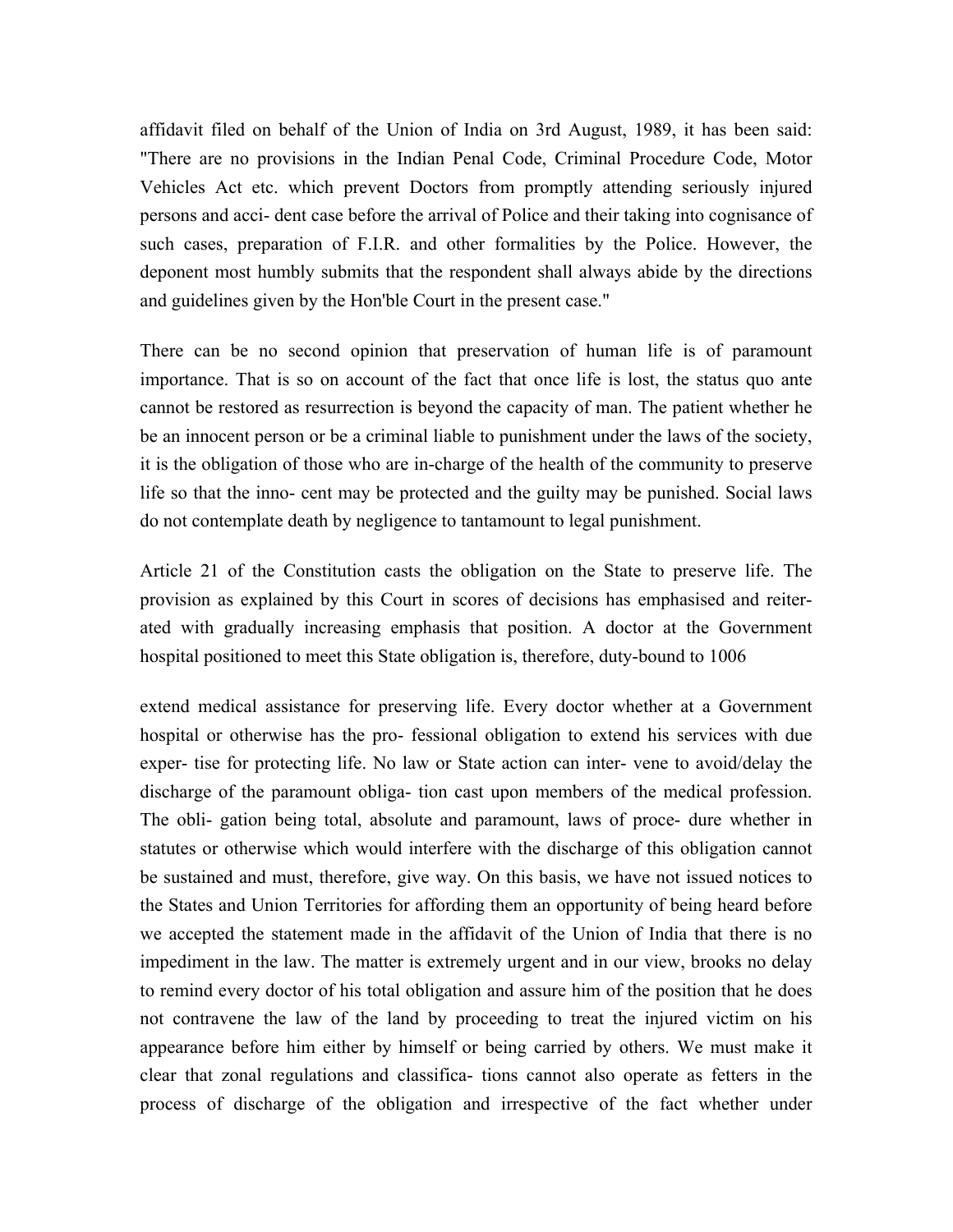instructions or rules, the victim has to be sent elsewhere or how the police shall be contacted, the guideline indicated in the 1985 decision of the Committee, as extracted above, is to become operative. We order accord- ingly.

We are of the view that every doctor wherever he be within the territory of India should forthwith be aware of this position and, therefore, we direct that this decision of ours shall be published in all journals reporting deci- sions of this Court and adequate publicity highlighting these aspects should be given by the national media as also through the Doordarshan and the All India Radio. The Regis- try shall forward adequate number of copies of this judgment to every High Court so that without delay the respective High Courts can forward them to every Sessions Judge within their respective jurisdictions and the Sessions Judges in their turn shall give due publicity to the same within their jurisdictions. The Medical Council of India shall forward copies of this judgment to every medical college affiliated to it. Copies of the judgment shall be forwarded to every State Government with a direction that wide publicity should be given about the relevant aspects so that every practicing doctor would soon become aware of the position. In case the State Governments and the Union Territories which have not been heard file any representation against the direction, they shall have liberty to appear before this Court and ask for appropriate

#### 1007

direction within three months from now. Applications filed after that date shall not be entertained by the Registry of this Court. Until altered, this judgment shall be followed. Before we part with the case, we place on record our appreciation of the services rendered by the petitioner by inviting the attention of the Court to the problem raised in this case. We must also place on record our appreciation of the cooperation and understanding exhibited by the Union of India in the relevant Ministry, the Medical Council of India and the Indian Medical Association.

No order for costs.

OZA, J. I entirely agree with what has been observed by my learned brother and also agree with the directions indi- cated in the Order made by Hon'ble Shri Justice R.N. Misra but I would like to add: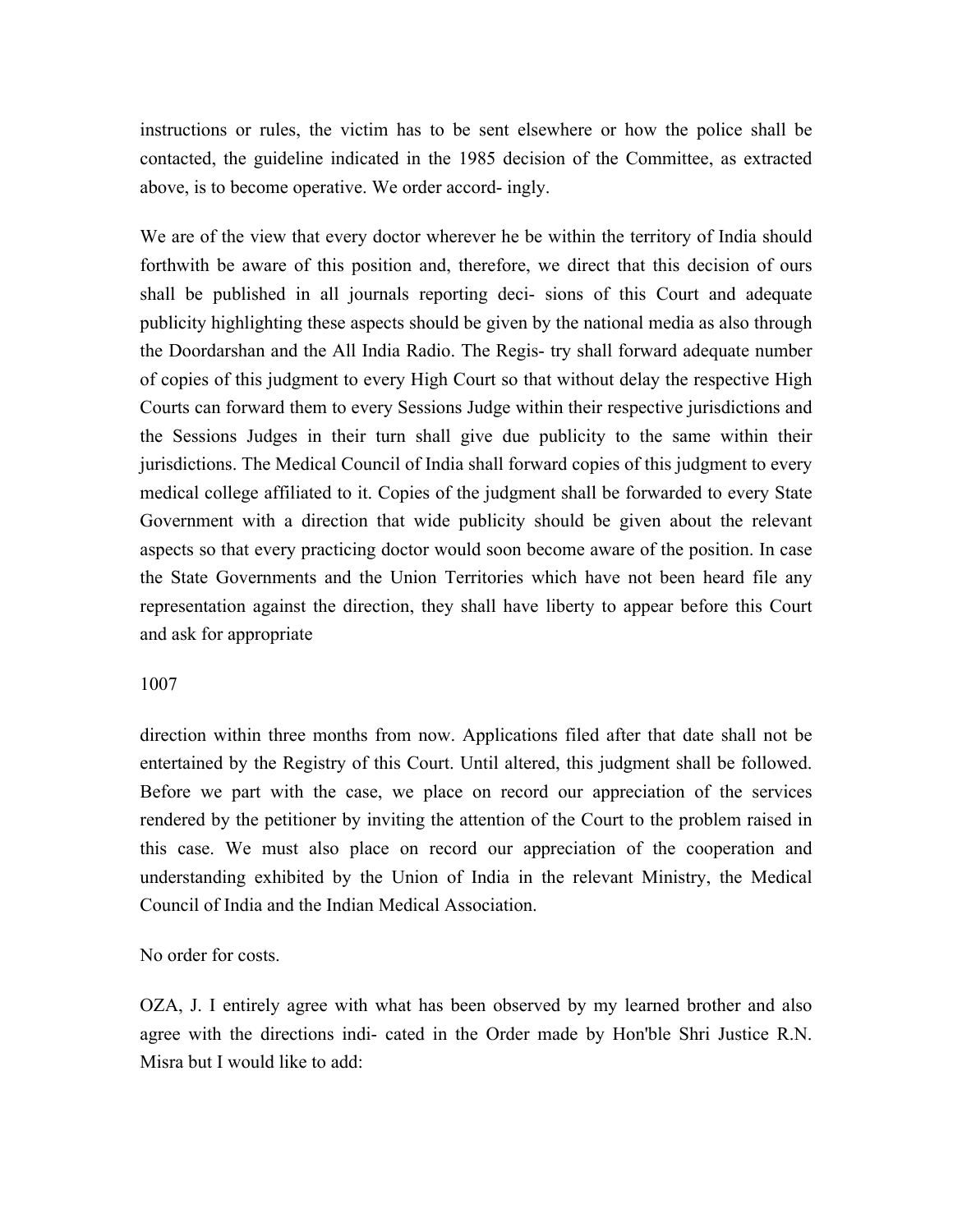As has been quoted by my learned brother, a high power committee by the Government of India was appointed at a high level and this was long before and the proceedings of 29th May, 1986 have been filed and have also been quoted. The Medical Council of India alongwith their affidavit have filed Code of Medical Ethics which everyone in the medical profession is expected to follow but still the news item which is the starting point of this petition is of 1988. The Code of Medical Ethics flamed by the Medical Council was approved on 23rd October, 1970. This only reveals an unfor- tunate state of affairs where the decisions are taken at the higher level good intentioned and for public good but unfor- tunately do not reach the common man and it only remains a text good to read and attractive to quote. It could not be forgotten that seeing an injured man in a miserable condition the human instinct of every citizen moves him to rush for help and do all that can be done to save the life. It could not be disputed that inspite of development economical, political and cultural still citi- zens are human beings and all the more when a man in such a miserable state hanging between life and death reaches the medical practitioner either in a hospital (run or managed by the State) public authority or a private person or a medical professional doing only private practice he is always called upon to rush to help such an injured person and to do all that is within his power to save life. So far as this duty of a medical professional is concerned its duty coupled with human instinct, it needs no decision nor any code of ethics nor any rule or law. Still in the Code of Medical Ethics framed by the Medical Council of India Item 13 specifically provides for it. Item 13 reads as under: 1008

"13. The patient must not be neglected.

A physician is free to choose whom he

will serve. He should, however, respond to any request for his assistance in an emergency or whenever temperate public opinion expects the service. Once having undertaken a case, the physician should not neglect the patient, nor should he withdraw from the case without giving notice to the patient, his relatives or his responsible friends sufficiently long in advance of his withdrawal to allow them to secure another medical attendant. No provi- sionally or fully registered medical practi- tioner shall wilfully commit an act of negli- gence that may deprive his patient or patients from necessary medical care."

Medical profession is a very respectable profession. Doctor is looked upon by common man as the only hope when a person is hanging between life and death but they avoid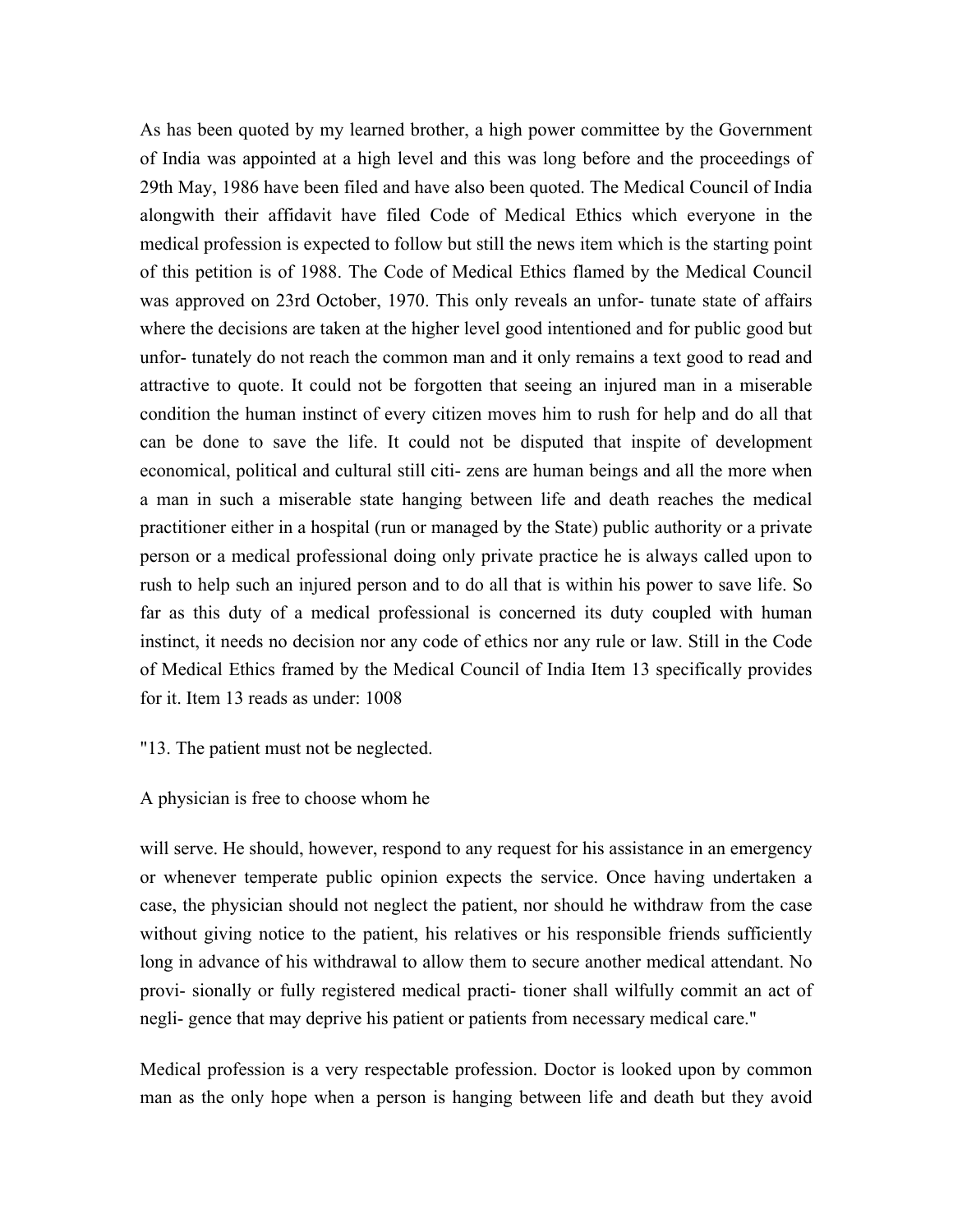their duty to help a person when he is facing death when they know that it is a medicolegal case. To know the re- sponse of the medical profession the Medical Council of India and also the All India Medical Association were no- ticed and were requested to put up their cases. Some apprehensions were expressed because of some misun- derstanding about the law of procedure and the police regu- lations and the priorities in such situations. On the basis of the affidavit filed by the Union of India and considering the matter it is clear that there is no legal impediment for a medical professional when he is called upon or requested to attend to an injured person needing his medical assist- ance immediately. There is also no doubt that the effort to save the person should be the top priority not only of the medical professional but even of the police or any other citizen who happens to be connected with the matter or who happens to notice such an incident or a situation. But on behalf of the medical profession there is one more apprehen- sion which sometimes prevents a medical professional in spite of his desire to help the person, as he apprehends that he will be witness and may have to face the police interrogation which sometimes may need going to the police station repeatedly and waiting and also to be a witness in a court of law where also he apprehends that he may have to go on number of days and may have to wait for a long time and may have to face sometimes long unnecessary cross-examina- tion which sometimes may even be humiliating for a man in the medical profession and in our opinion it is this appre- hension which prevents a medi-

#### 1009

cal professional who is not entrusted with the duty of handling medico-legal cases to do the needful, he always tries to avoid and even if approached directs the person concerned to go to a State hospital and particularly to the person who is in charge of the medicolegal cases. We there- fore have no hesitation in assuring the persons in the medical profession that these apprehensions, even if have some foundation, should not prevent them from discharging their duty as a medical professional to save a human life and to do all that is necessary but at the same time. We hope and trust that with this expectation from the members of the medical profession, the policy, the members of the legal profession, our law courts and everyone concerned will also keep in mind that a man in the medical profession should not be unnecessarily harassed for purposes of interrogation or for any other formality and should not be dragged during investigations at the police station and it should be avoided as far as possible. We also hope and trust that our